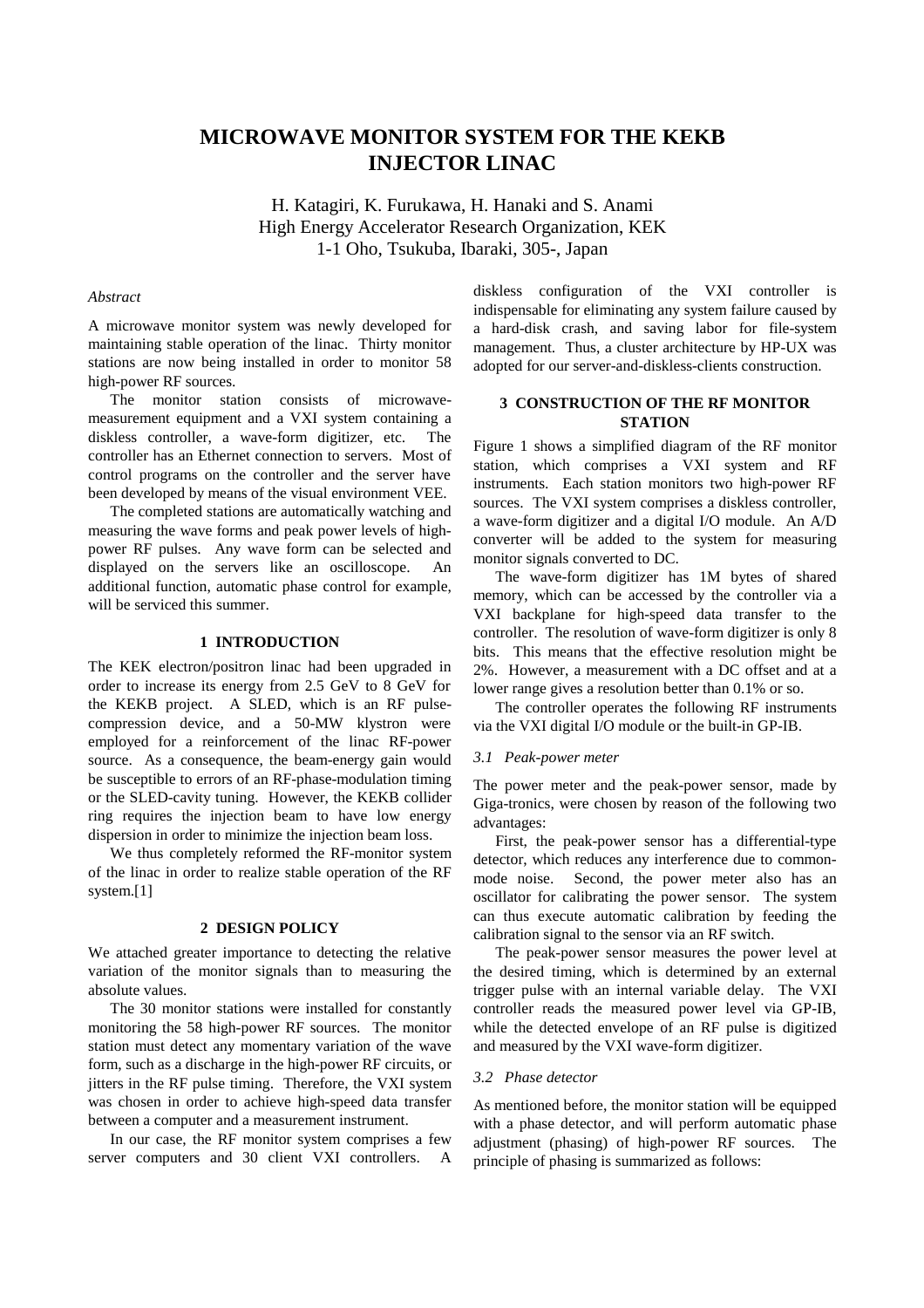The phase detector measures the phase of RF signals monitored at the output port of the accelerator guide. The beam bunch passing through the accelerator guide induces microwaves in it. The phase of the induced wave and of the accelerating microwaves can be measured when the klystron RF timing is delayed in order to separate both microwaves. Then, a phase shifter of the high-power klystron is adjusted so that the accelerating RF phase is set to be 180 degrees apart from the induced wave phase.

The phase-detection technique is based on the heterodyne method. That is, a front-end part of the phase detector converts both input signals, a test signal and a reference signal into IF signals of 100 - 200 MHz. The next-stage circuits then compare both IF signals and converts the phase difference proportionally to a voltage signal.

## *3.3 RF switches*

The monitor station is equipped with a solid-state switch and a mechanical switch in order to measure some RF signals of two high-power RF sources.

A solid-state switch was adopted for frequent measurements, because it has a higher switching speed and long lifetime independent of the number of switchings. It, however, has the following disadvantage compared with a mechanical switch. First, it has a higher insertion loss. Besides, the nonlinearity of the insertion loss distorts the RF output signal when the input power exceeds a certain level. Second, the amplitude and phase of the output RF signal depend on its temperature. After those factors were seriously taken into account, a PIN diode made by HP was selected.

On the other hand, a mechanical switch is employed for measuring the faint beam-induced signal accurately, and feeding the calibration signal to a peak-power sensor, because it has the advantage of low insertion loss. However, a phase adjustment or the sensor calibration is performed only once a week at most. Therefore, a short switching lifetime of the mechanical switch will not be a problem.

#### *3.4 VSWR meter*

A VSWR meter was installed in every high-power RF source in order to protect the klystron from reflected RF power. It monitors the forward-going power level and the reflected power level, and then computes the VSWR constantly. When the VSWR exceeds a limit level, an alarm signal is detected by a safety-interlock circuit of the modulator.



Figure 1 Diagram of the RF monitor station

## **4 RF CONTROL NETWORK**

The computer-network system of the KEKB injector linac comprises a main network and several segmented devicegroup networks as presented in Figure 2. The network form is based on a star-like topology in order to ease any trouble-shooting. The reasons for adopting the separated device-group networks were to localize any problems and to ease traffic. An optical Ethernet is employed for the device-group networks in order to reduce any noise interference caused by the high-power klystron modulators.[2]